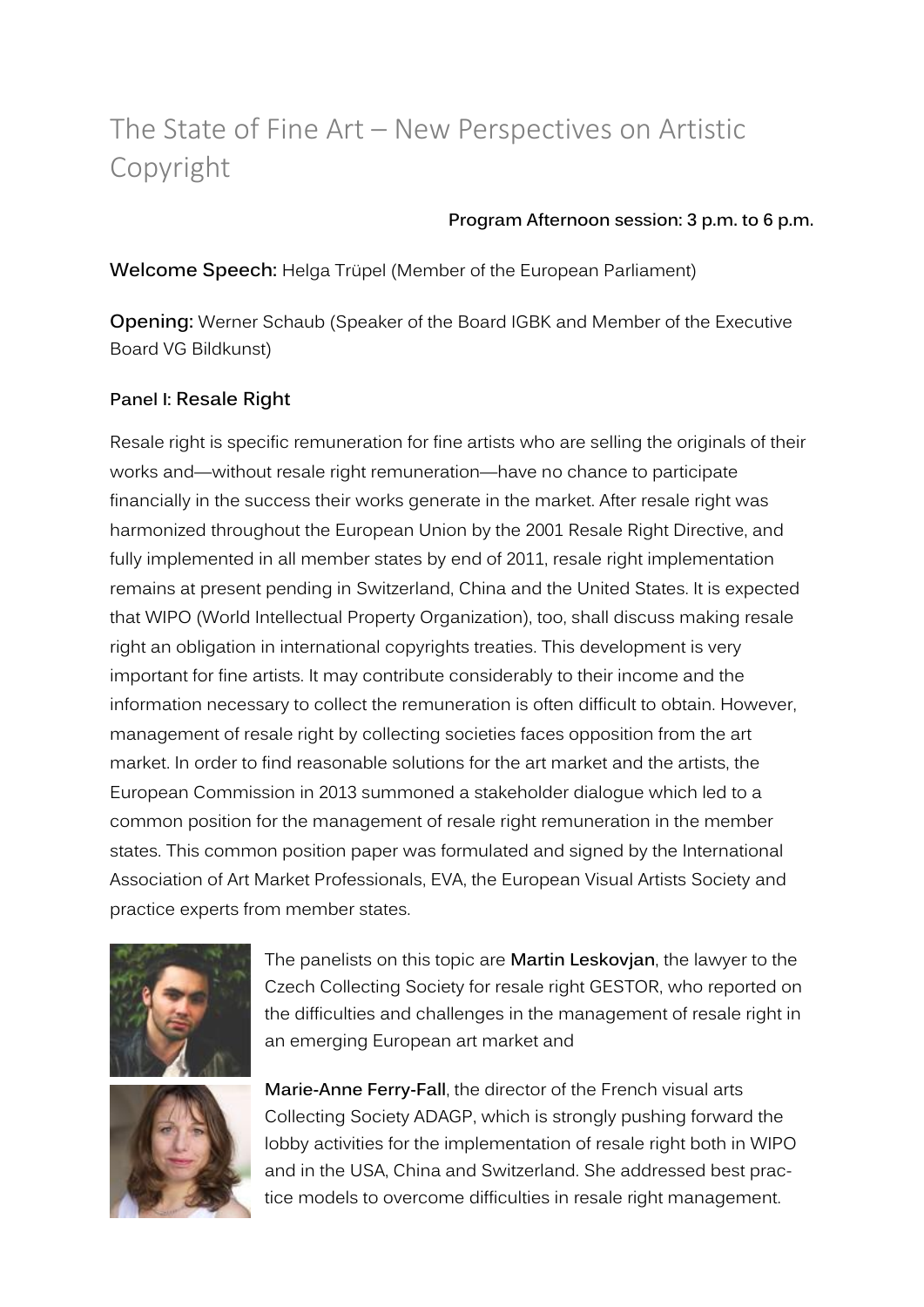# **Panel II: Copyright Contracts**

Photographers, illustrators and designers are usually freelancers and self-employed authors. They earn their income by licensing their works to agencies, publishers and anybody who would want an individual license for the reproduction of their works. Usually these freelance authors are confronted with copyright contracts which demand the full worldwide buy-out on the basis of lump sum payment—often the remuneration is far from adequate. Several attempts have been made to protect the authors' position in the negotiation of copyright contracts. However, none of them led to satisfying results.



**Martin Beckett**, a British photographer, described the problems freelancers are confronted with when negotiating copyright contracts.



**Annouk Siegelaar** is an expert on copyright contracts for the Association of Dutch Designers. She informed us about possible solutions to these problems as well as discuss how legislators can possibly react to protect authors better.

### **Panel III: Private Copy Remuneration**

Private copy remuneration indemnifies all authors for uses made of their works under the legal limitation to the exclusive right for private copying, which is known in almost all member states. The remuneration is collected mainly through levies on copying devices and storage media. Private copy remuneration in many countries of the European Union is the core of the collective authors' remuneration and an important additional source of income for their members. In Spain, however, a dramatic change in the practice of private copy remuneration was made by the government in 2012.



**Carlos Sanz Sánchez** described the effect of the Spanish legislation on private copy remuneration and what that means to authors of all repertoires.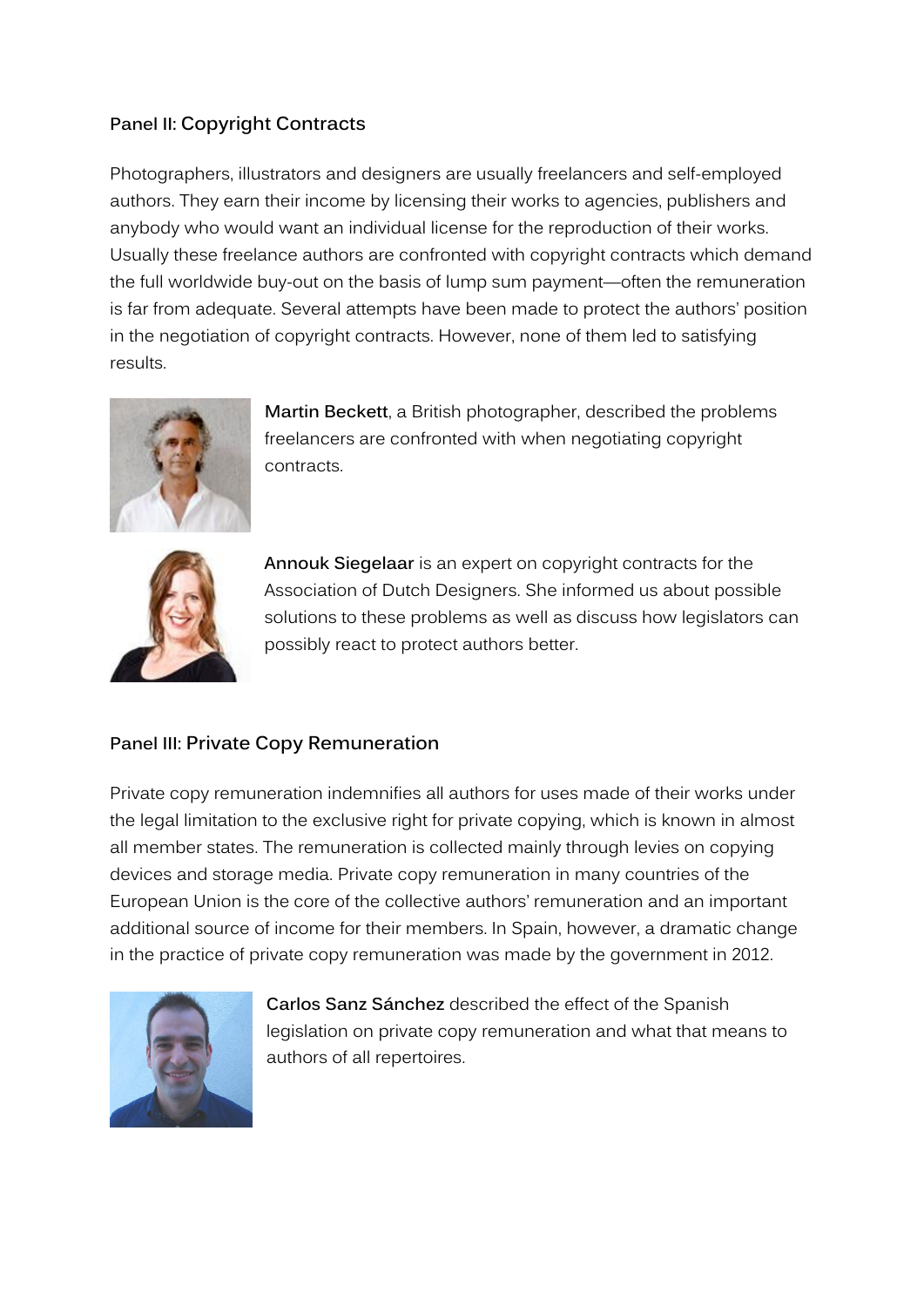

**Urban Pappi**, director of the German visual arts Collecting Society, VG Bild-Kunst, informed us about the German practice of all collecting so-cieties joining in a common organization for the collection of private copy remuneration, as well as the problems which the German collec-ting societies have in negotiations with industries and possible solutions.

# **Panel IV: User Generated Content and ISP Responsibility**

The topic has constantly been addressed by politicians and internet industries. The problem with user generated content is that it has been mainly generated by private users who are using copyright protected material they find on the net and in other sources to include into new works, transform it and amend it. This user generated content again is then shared via the internet. Politicians and internet industries complain about the difficulties of the users to obtain a license or the user copyright protected material in user generated content.



**Gerhard Pfennig** former director of VG Bild-Kunst and now spokesman of the German "Initiative Urheberrecht" (Authors' initiative on copyright) reflected on possible solutions to the problem.



**Alexander von Arotin** explained the artist view on and experience with user generated content.

# **Closing Speech**



**Pavel Svoboda** (Member of the European Parliament) Chairman of the Committee on Legal Affairs